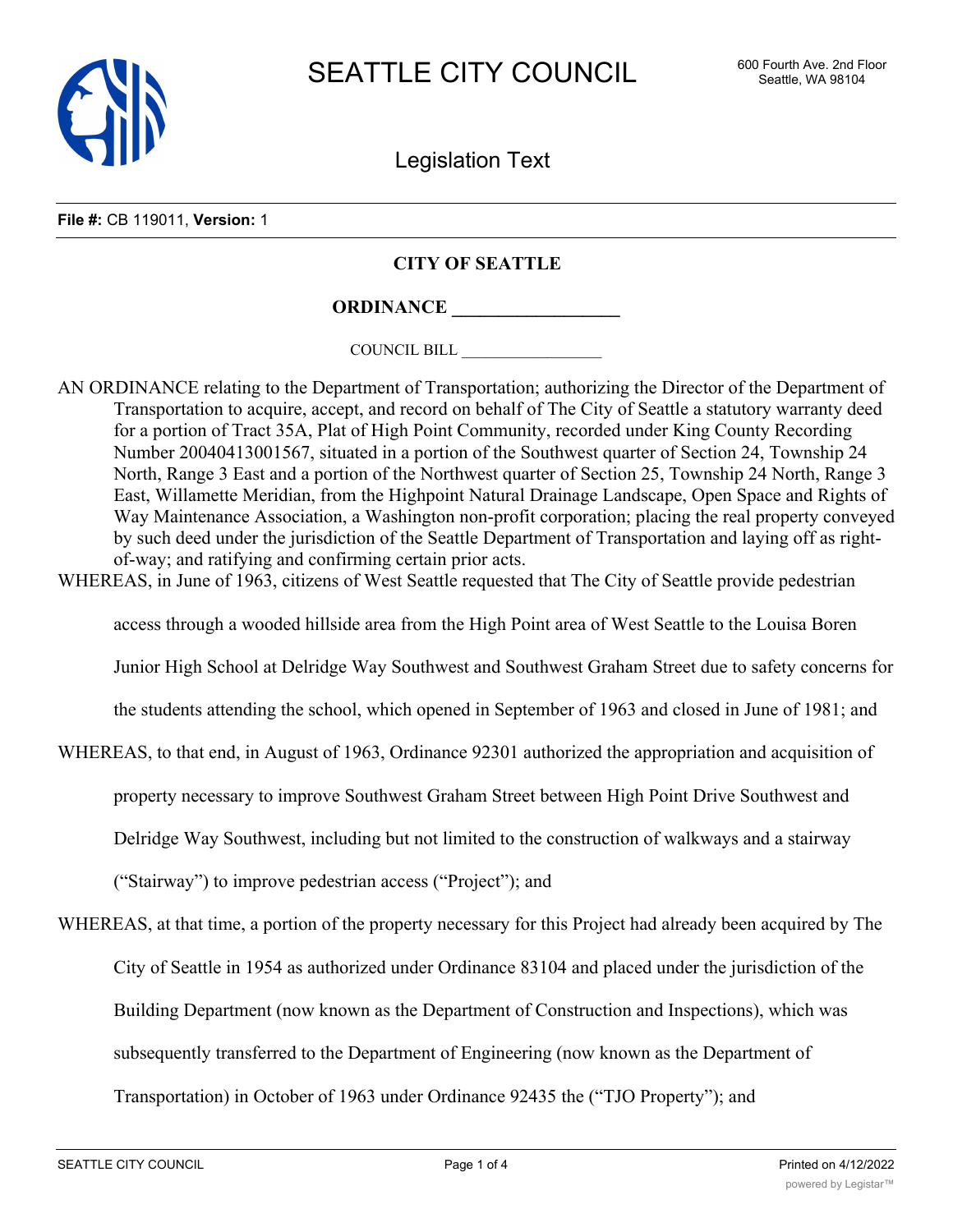- WHEREAS, in November of 1963, Ordinance 92506 accepted a deed for the remainder of the property necessary for the Project, placed it under the jurisdiction of the Seattle Department of Transportation and laid it off as right-of-way to extend Southwest Graham Street ("Property"); and
- WHEREAS, the Stairway was built on the Property and the TJO Property in 1970 and consists of six stair landings connecting the High Point neighborhood to the Longfellow Creek Trail with the upper end of the Stairway starting at High Point Drive Southwest and the lower end ending at 26th Avenue Southwest; and
- WHEREAS, in March of 2004, Ordinance 121404 was passed which, among other things, vacated streets including the Property, and approved a new plat for the Seattle Housing Authority's (SHA) High Point redevelopment project; and
- WHEREAS, SHA subsequently recorded the Plat of High Point Community under King County Recording Number 20040413001567; and
- WHEREAS, in 2008, the Property was deeded to the High Point Natural Drainage Landscape, Open Space, and Rights of Way Maintenance Association, under King County Recording Number 20080327002167, as required under the Declaration of Covenants, Conditions and Restrictions for High Point Community Homeowners, recorded under King County Recording Number 20040413001569, as amended, which is the organization tasked with maintaining the Stairway; and
- WHEREAS, the City now considers it to be in the best public interest to transfer the Property back to the City for purposes of maintaining the Stairway; NOW, THEREFORE,

## **BE IT ORDAINED BY THE CITY OF SEATTLE AS FOLLOWS:**

Section 1. The Statutory Warranty Deed executed by the Highpoint Natural Drainage Landscape, Open Space and Rights of Way Maintenance Association, a Washington non-profit corporation, on November 14, 2016, as Grantor, recorded under King County Recording Number 20170130000168 on January 30, 2017, and legally described in Attachment A to this ordinance, is hereby accepted.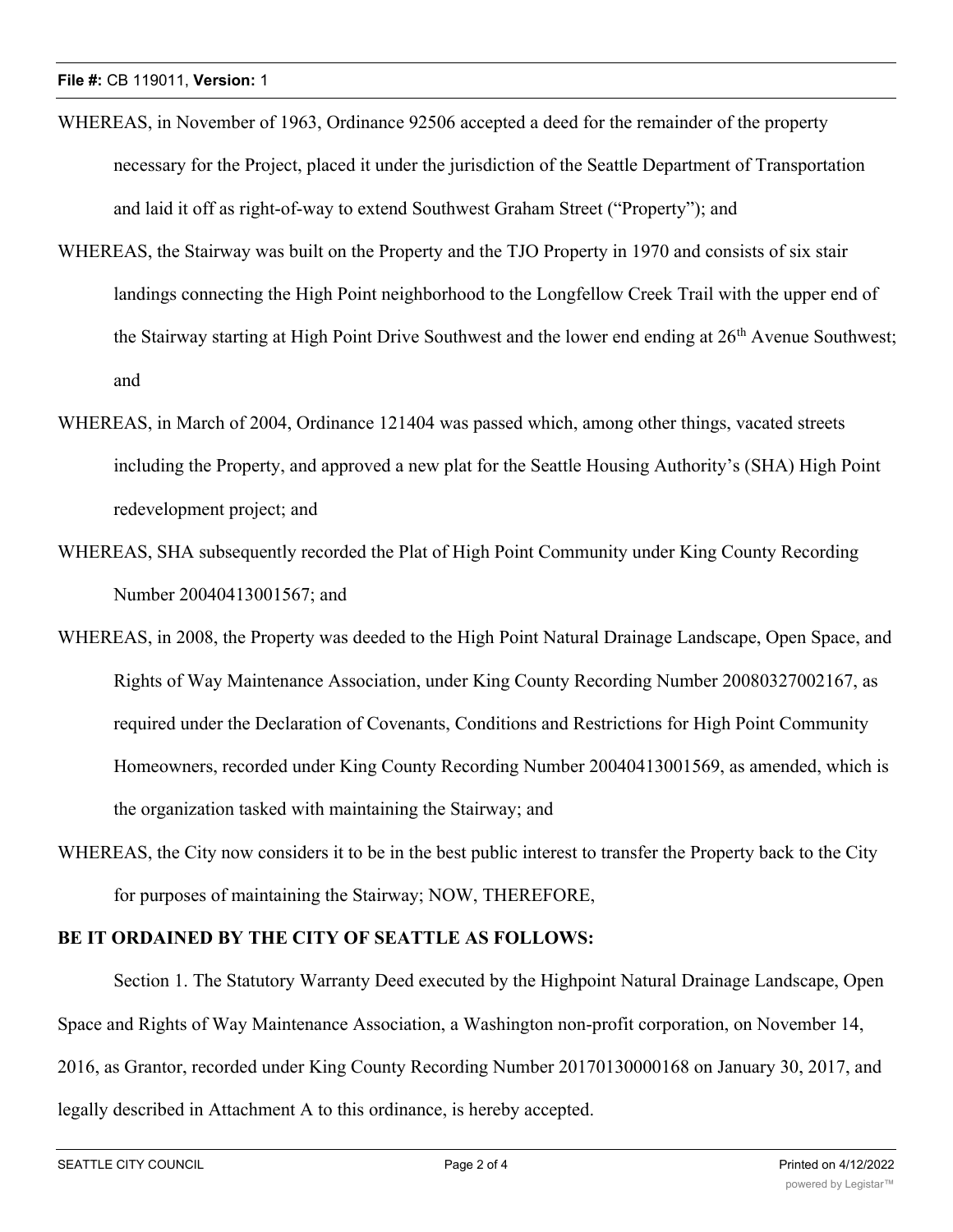## **File #:** CB 119011, **Version:** 1

Section 2. The property conveyed by the deed described in Section 1 of this ordinance is placed under the jurisdiction of the Seattle Department of Transportation and laid off, opened, widened, extended, and established as right-of-way upon the land described in the deed.

Section 3. Any act consistent with the authority of this ordinance taken prior to its effective date is hereby ratified and confirmed.

Section 4. This ordinance shall take effect and be in force 30 days after its approval by the Mayor, but if not approved and returned by the Mayor within ten days after presentation, it shall take effect as provided by Seattle Municipal Code Section 1.04.020.

| Passed by the City Council the                           | day of | , 2017, and signed by |
|----------------------------------------------------------|--------|-----------------------|
| me in open session in authentication of its passage this | day of | 2017                  |

President \_\_\_\_\_\_\_\_\_\_\_\_ of the City Council

Approved by me this day of 3017.

Edward B. Murray, Mayor

Filed by me this \_\_\_\_\_\_\_\_ day of \_\_\_\_\_\_\_\_\_\_\_\_\_\_\_\_\_\_\_\_\_\_\_\_\_, 2017.

Monica Martinez Simmons, City Clerk